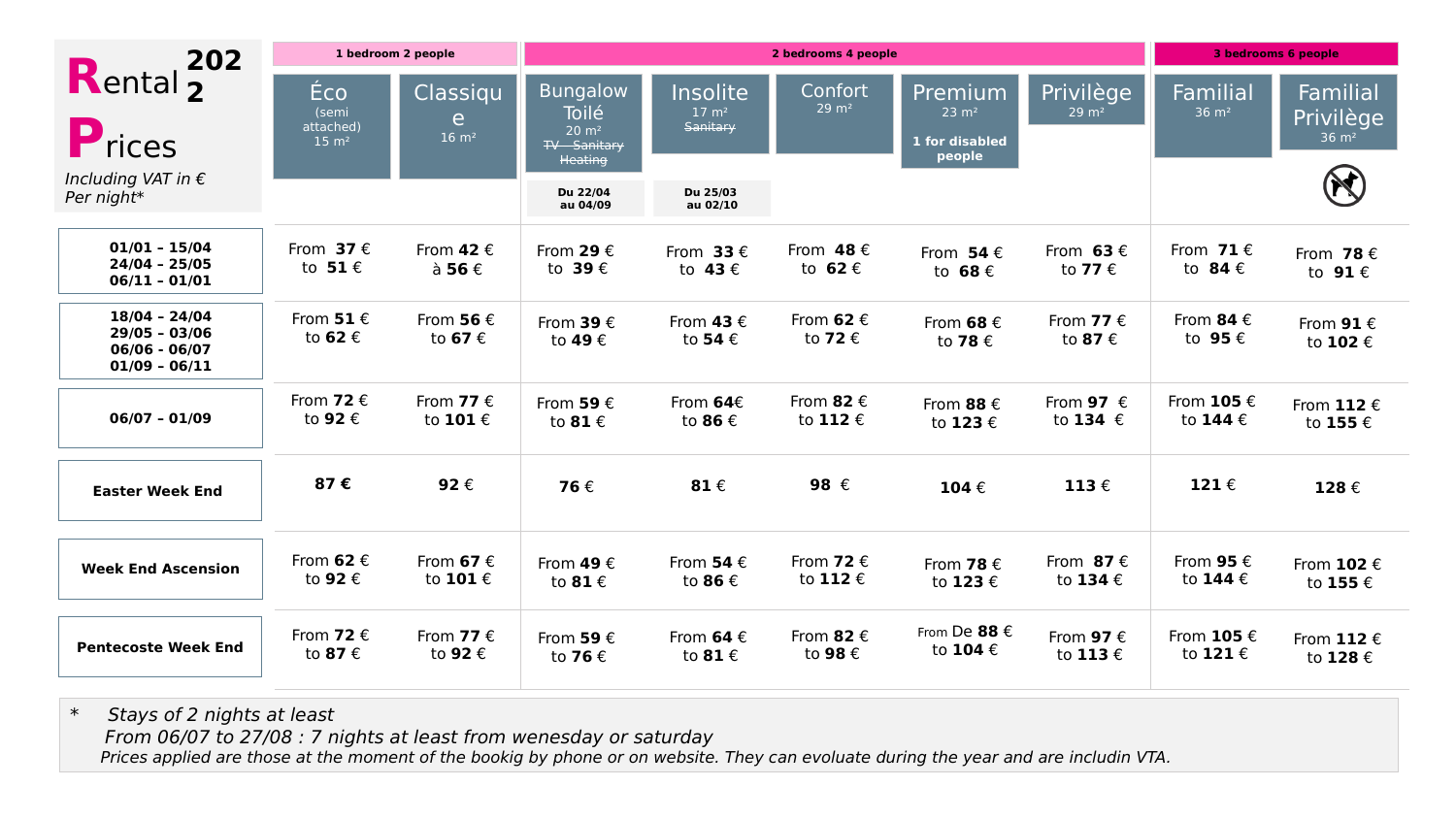



All the rentals are non smoking Matress protections, pillows and blankets are furnished